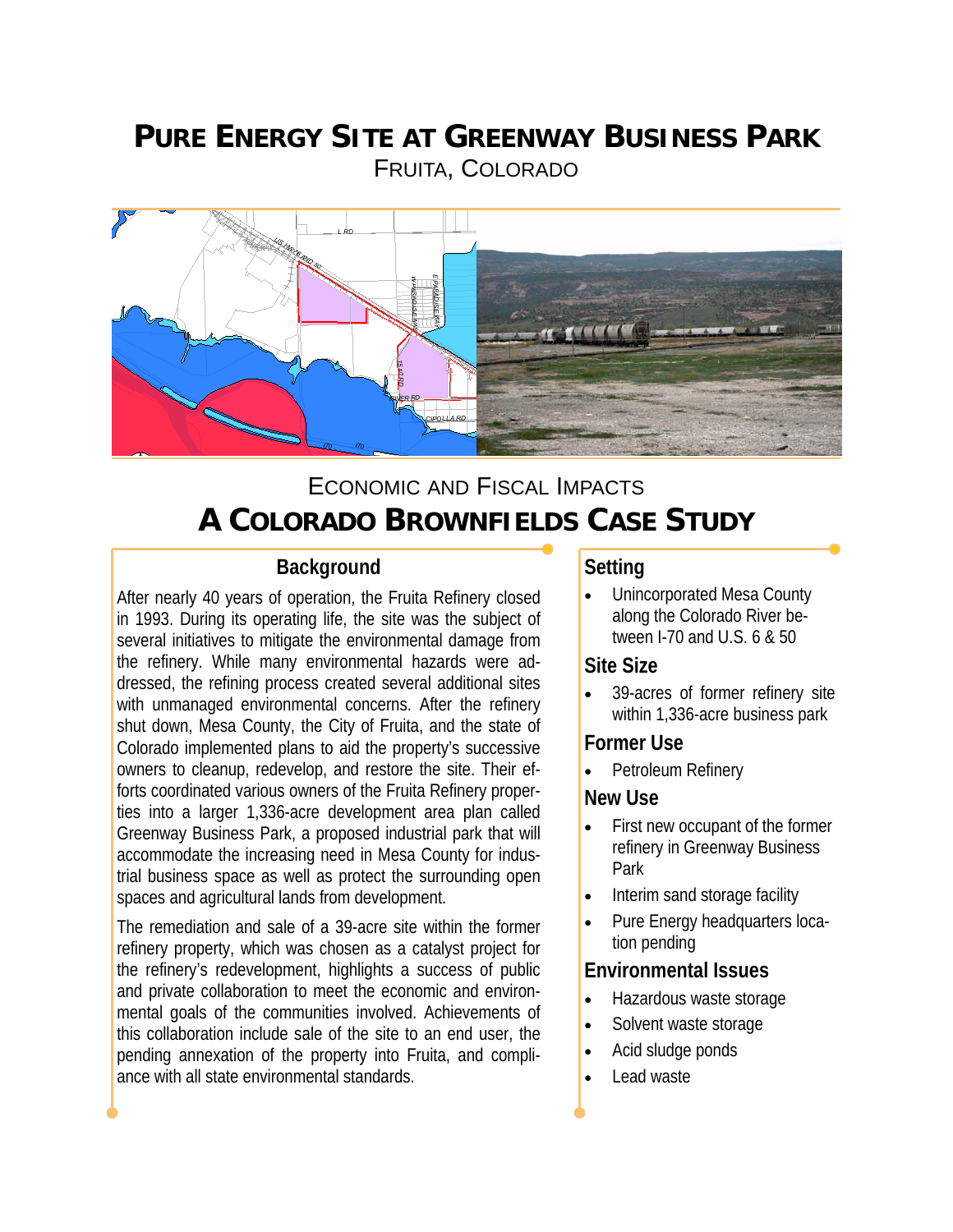# **Financial Considerations**

The owners of the Fruita Refinery spent several years selling off storage tanks and other assets after operations ended in 1993. The site was then split between several purchasers in 1996. Among these was Fruita Marketing and Management, Inc. (FMM) who purchased roughly 280 acres on the east side of the site. The FMM property was the only piece of the refinery site subject to environmental compliance orders when the refinery closed. Sale of the property to FMM, which included the current 39-acre Pure Energy parcel, placed liability on FMM to fund and enact compliance with the state's Resource Recovery and Conservation Act (RCRA) orders. However, for several years progress towards cleanup was stalled, with very limited success.

Recognizing the potential value of both the rail-served acreage and the natural value of the Colorado River riparian areas, Mesa County and the City of Fruita became interested in overcoming the blight inherent at the refinery site. In 2001, Mesa County, in partnership with the City of Fruita and various landowners, obtained grant money from the U.S. Economic Development Administration to prepare a plan for Greenway Business Park. The goal of Greenway Business Park was to create opportunities for job creation and industrial investment at the refinery properties in addition to other sites west of the City of Fruita.

In 2003, Mesa County and the City of Fruita partnered with FMM and the state to carve out a catalyst site to create value and initiate investment and interest in all of the refinery properties. The area they chose was a 65-acre piece of land which included the current Pure Energy site. The state then provided a Targeted Brownfields Assessment (TBA) of this valuable piece of the property. While this wasn't the end of the redevelopment's obstacles, the state's investment in a TBA bridged the first major hindrance to the productive utilization of the property.

With the guidance of a TBA, FMM overcame several financial obstacles

## **Job Creation**

- 2 full-time jobs earning between \$60,000 to \$70,000 annually
- Other future uses pending

### **New Investment**

- Railroad Spur extending onto 39-acre parcel\*
- \$711,000 sand storage facility
- \$30 million of City services including a wastewater and sewage treatment plant

*\*Installed as part of property development prior to the Pure Energy purchase.* 

### **Fiscal Impacts**

- Opportunity for investment has been created on the site which will attract businesses and will increase tax revenues
- \$16,500 of property tax revenues for the city\*, county and school district

*\*Potential tax revenues pending annexation of site into the City of Fruita.* 

hindering environmental remediation. Among these was a decline in the market for scrap metal, which diminished a valuable asset FMM planned on selling to help fund the cleanup. Additionally, petroleum contamination was discovered on a potential gravel mining site on the property which rendered another revenue source infeasible. Lastly, the accumulation of back taxes on the property deepened FMM's financial hole. To overcome these hurdles, FMM donated land to the State Department of Natural Resources to cover its tax liability. Next, FMM built an extension of their property's rail access, extending it onto the 39-acre site. Rail access led to revenue generation through a lease-to-purchase agreement with a private company, Pure Energy Corporation of Canada. The improved rail access and lease allowed for the site's remediation while ensuring a productive use for an underutilized property.

Pure Energy Corporation, a petroleum drilling and completion services company, became interested in the site after they expanded into Grand Junction, Colorado in 2004. Pure Energy purchased the site in June 2008. The site, which is currently being used for sand and drilling materials storage, may also become the base for Pure Energy's entire Western Slope operations.

The City of Fruita plans to annex the former refinery properties into the city within the next year. Along with the annexation, Fruita will make major investments on the former refinery site and adjacent properties that will benefit future property owners and Greenway Business Park tenants. The most prominent plan is a \$30 million investment towards sewage and water treatment infrastructure, slated for completion in 2013. The city also designated the area as an enterprise zone allowing businesses to utilize financial incentives and tax credits at Greenway Business Park.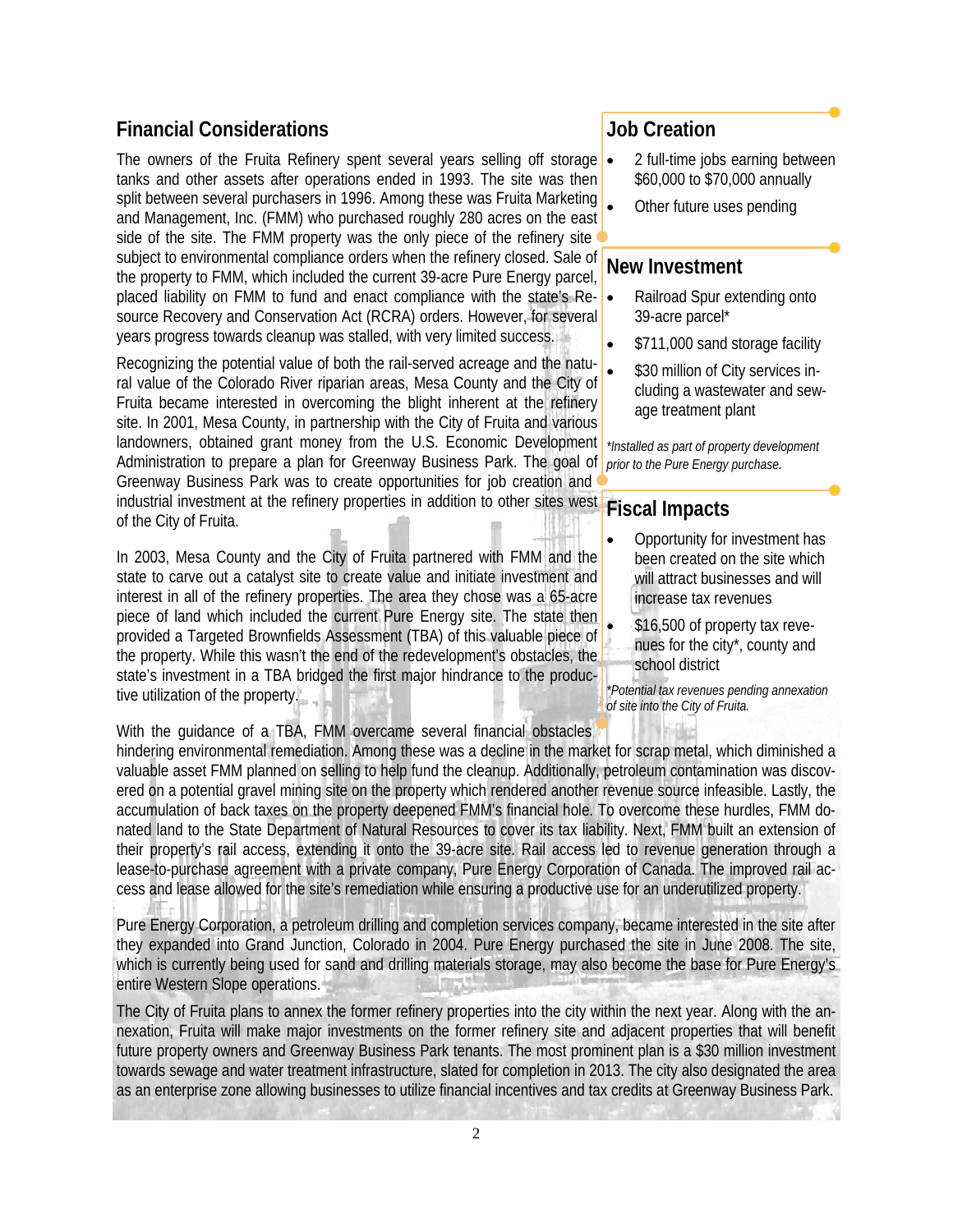

#### **Environmental Considerations**

The 39-acre Pure Energy site was part of a petroleum refining operation that began in the early 1970s. The refinery was rail-served and on-site activities included bulk petroleum storage, fractional distillation, refined product distribution, surface impoundments for waste water, and sludge ponds. There was also a coker unit on-site that was used to process oil shale.

Refining operations resulted in releases of pollutants to both soil and groundwater, including intermittent impacts on the adjacent Colorado . River. In 1981, the property's owners were cited for violations of the  $\bullet$ federal Resource Conservation and Recovery Act (RCRA) and were . ordered by the state of Colorado to conduct environmental cleanup.

The Colorado Department of Public Health & Environment granted technical assistance to Mesa County to conduct environmental assessments under the State's Targeted Brownfields Assessment (TBA) program in cooperation with the property owners. The owners initiated cleanup under the direction of the state. Waste water lagoons were treated, sludge was land farmed, and potential contamination of the Colorado River was abated. Remediation of the 39-acre  $\bullet$ site allowed removal of the parcel from the area under order for cleanup by the Colorado Department of Public Health and Environment.

### **Reuse Partners**

- City of Fruita
- **Mesa County**
- U.S. Department of Commerce, Economic Development Administration
- Colorado Department of Public Health and Environment
- Fruita Marketing and Management, Inc.
- Colorado Department of Natural Resources, Division of Wildlife
- **Pure Energy Corporation**

| <b>Annual Economic Impact Summary</b>                   |                             |            |                        |
|---------------------------------------------------------|-----------------------------|------------|------------------------|
|                                                         | Pure Energy<br>Storage Site | Former Use | Increase in<br>New Use |
| Value-Added*                                            |                             |            |                        |
| Land                                                    | \$79,300                    | \$17,860   | \$61,440               |
| Improvements                                            | \$749,500                   | \$0        | \$749,500              |
| <b>Total Value-Added</b>                                | \$828,800                   | \$17,860   | \$810,940              |
| Fruita Property Tax Revenue**                           | \$2,741                     | \$0        | \$2,741                |
| Mesa County Property Tax Revenue                        | \$4,565                     | \$98       | \$4,466                |
| Mesa County Valley 51 Schools Real Property Tax Revenue | \$9,217                     | \$199      | \$9,019                |
| <b>Total Estimated Tax Revenues</b>                     | \$16,523                    | \$297      | \$16,226               |
| <b>Business Operations Impacts</b>                      |                             |            |                        |
| Employment                                              |                             | $\Omega$   |                        |
| Average Wages                                           | \$65,000                    | \$0        | \$65,000               |
| <b>Total Employee Earnings</b>                          | \$130,000                   | \$0        | \$130,000              |
| One-Time Impacts of New Investment                      |                             |            |                        |
| <b>Storage Building Construction</b>                    | \$711,000                   |            | \$711,000              |
| <b>Environmental Services and Cleanup</b>               | \$150,000                   |            | \$150,000              |
| <b>Total New Investment</b>                             | \$861,000                   |            | \$861,000              |

*\*Actual value will be determined after reappraisal of property during 2009. Estimated value determined using cost approach.*

*\*\*Pending annexation into the City of Fruita. The city projects it will annex the property by 2010.*